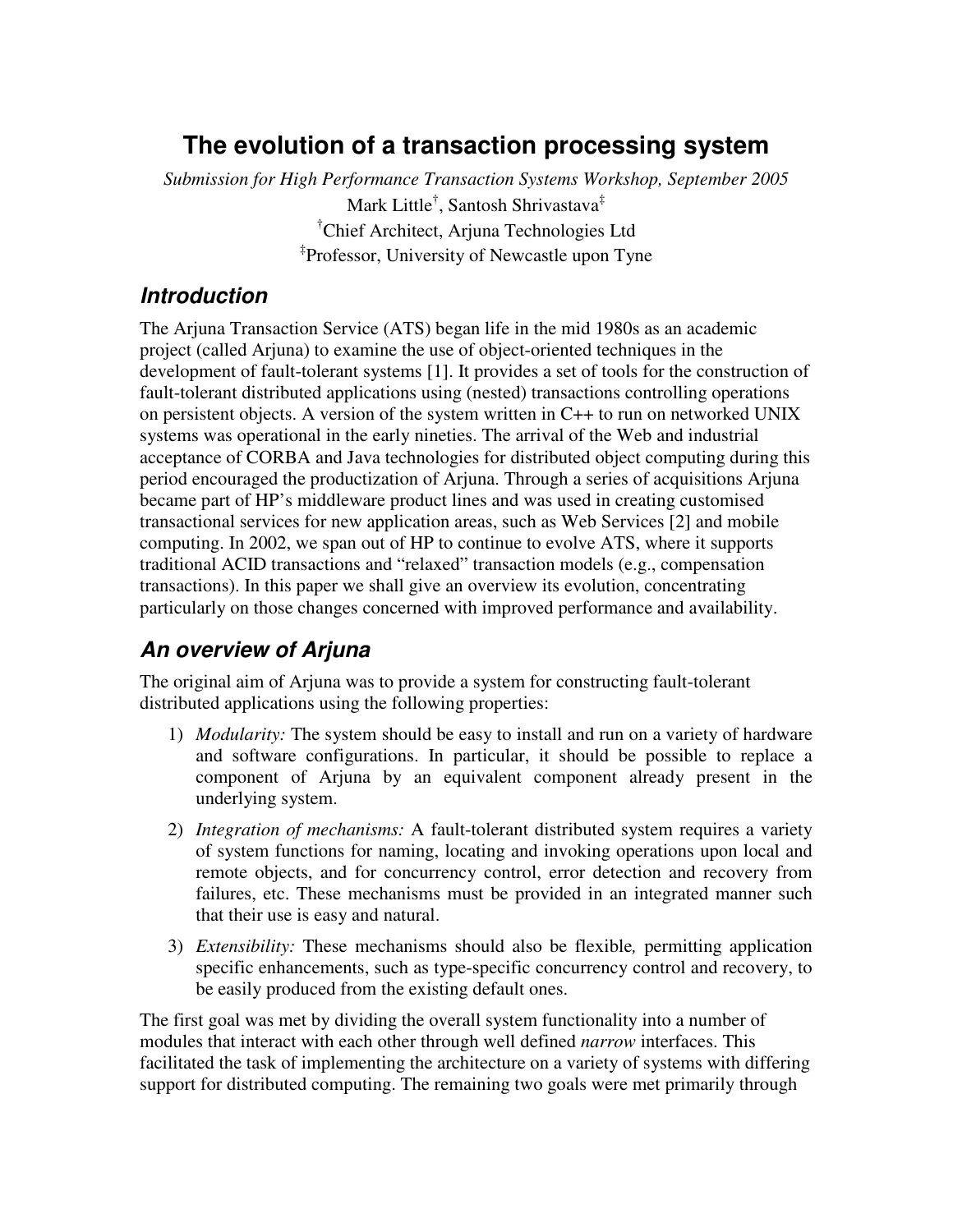the provision of a class library for incorporating the properties of fault-tolerance and distribution.

#### **System architecture**

The original architecture of Arjuna was similar to traditional transaction processing monitors, containing the following main modules:

- *Transactional API*: provides applications with an API for starting, committing and rolling back transactions.
- *Transaction coordinator*: provides the reliable transaction coordinator, which supports the traditional two-phase commit protocol.
- *Communication services*: provides the support for transactional invocations on remove services. Because Arjuna predates CORBA, COM, J2EE etc. this module originally included our own RPC implementation. However, as Arjuna evolved to support different environments, this was replaced with CORBA, Web Services, or whatever interaction mechanism was required.
- *Durable storage services*: provides a stable storage repository for persistent objects.

Unlike some transaction systems it was decided that Arjuna would not be XA specific: any two-phase aware resource should be capable of participating in a transaction. The key to this was to make the transaction coordinator work in terms of an abstract participant encapsulated in an interface called AbstractRecord. Later transaction specifications such as the OMG's Object Transaction Service (OTS), took a similar approach. In this way, the coordinator does not need to understand the internal implementation semantics of the individual participants, only that they will obey the two-phase commit protocol. Examples of specific participant implementations that have evolved include those for concurrency control, recovery and XA.

# **Evolution**

In this section we shall examine the changes to Arjuna that occurred once the basic transaction architecture had been put in place.

## **Coordinator high availability**

Although transactions guarantee consistency in the presence of failures, they do not provide a means of guaranteeing forward progress: if a transaction fails because a machine has crashed, simply retrying that transaction again may find the machine is still unavailable and hence the new transaction will also fail. Therefore, the first major change to Arjuna occurred when a high-availability option was added, allowing objects to be replicated on an arbitrary number of machines [3]. Importantly, both participants and the transaction coordinator could be replicated independently.

There are basically two classes of replication protocols:

1) *Active replication*: more than one copy of an object is activated on distinct nodes and all copies perform processing. Active replication is often the preferred choice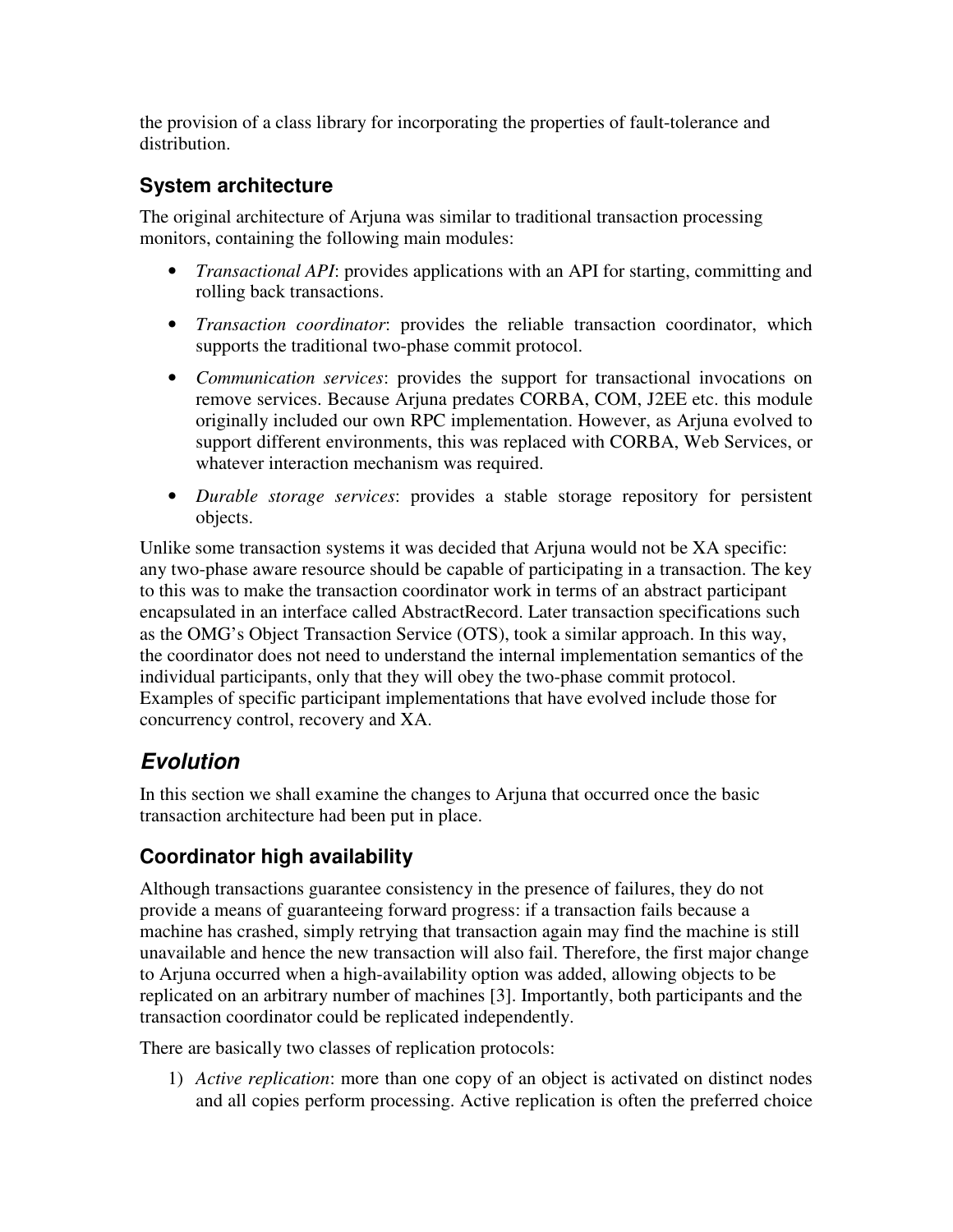for supporting high availability of services where masking of replica failures with minimum time penalty is considered highly desirable.

2) *Passive replication*: only a single copy (the primary) is activated; the primary regularly checkpoints its state to the backups. One of the advantages of this form of replication is that it does not require deterministic replicas; however, its performance in the presence of primary failures can be poorer than active, because the time taken to switch over to a secondary is non-negligible.

Rather than support only one of these categories, which would either restrict the types of objects which could be replicated, or affect the performance of all applications, we believed it was important to support both protocol types. Similar to [4], when the coordinator service is actively replicated, individual transactions can commit despite N failures; a weighted voting protocol was used to tolerate network partitions.

In 1994, this combination of transactions and replication was put to the test when it was used in the electronic student registration system used by Newcastle University [5]. The registration system has a very high availability and consistency requirement. At that time, no other software based solution existed that could fulfil those requirements. During the many years the system was used, there were several network and machine failures and Arjuna's replication and transaction combination coped with them all.

## **Standards (CORBA and Java)**

In 1995 the industry standard for distributed transactions looked like it was going to change from being predominately based on X/Open XA to the OMG's OTS. Examining Arjuna it was clear that there was a good match with the OTS and we received industry encouragement to pursue a mapping and subsequently form a company to market the implementation. Although the interfaces exposed by the OTS were different, it was relatively straightforward to provide these same abstractions. Most effort was directed at fully integrating Arjuna within CORBA, e.g., how to do distributed invocations and ensure that the transaction context is passed as mandated by the specification.

By 1996 Java started attracting serious attention from industry and many existing OMG standards made their way into the J2EE architecture. Critical amongst them was the OTS. Fortunately there were enough similarities between C++ and Java to make the task of converting the entire Arjuna system to Java relatively straightforward: Arjuna became the first 100% pure Java transaction system [6].

## **Coordinator performance**

One of the limiting factors in the performance of any transaction system is the time it takes to write (and sync) the coordinator's log. This is necessary to allow recovery in the presence of failures of the coordinator and/or participants. As a result, a number of optimisations to reduce the need to write the log are typically implemented in TPMs, including *presumed abort*, *one-phase commit* and *read-only participants*. Although these were supported by Arjuna from the start, we made several other modifications to the original architecture based on implementation and usage experience.

Because of the original modular approach to the architecture, the ATS coordinator component is lightweight and has a small footprint. As such, it can be embedded in hand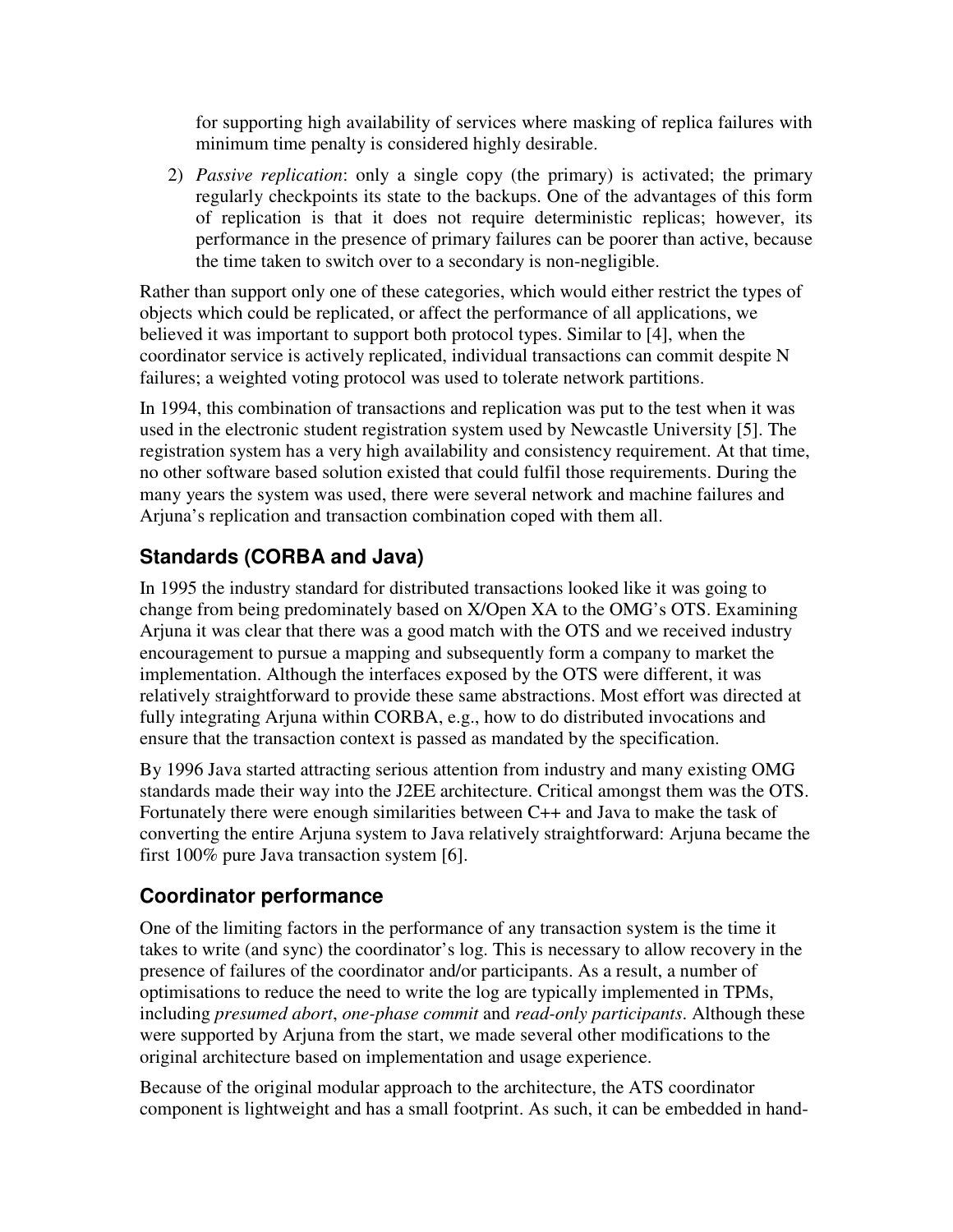held devices as well as mainframe systems. Although the coordinator can run as a separate transaction manager process, the default configuration is to co-locate coordinator instances in the same process as the clients/services that use them, thus reducing the network latency and reducing independent failure modes. Capabilities such as durability are incorporated into the transaction coordinator implementation on demand. Therefore Arjuna assigns log structures only when strictly required, which contrasts with some other transaction systems, where logs are created on disk as soon as a transaction is created.

Furthermore, some applications have states with lifetimes that do not exceed the application program that creates them and yet these applications want transaction-like semantics for those states, i.e., the ability to commit or rollback changes held purely in memory. Therefore although these *recoverable* states require a coordinator to achieve atomicity, the coordinator does not have a durable log to write; it has a purely in-memory log for the purposes of consensus only. Being able to differentiate recoverable states from *durable-recoverable* (traditional transaction participants) states enables the coordinator to further optimise the disk accesses. This functionality is similar to that in some recent transaction service implementations [7]. It is also possible that recoverable and durablerecoverable states may be manipulated within the same transaction. Fortunately using the same logic as the classic one-phase commit optimisation, there is no need for the coordinator to produce a log entry unless manipulating at least two distinct durablerecoverable entities.

#### **Supporting multiple protocols**

As part of Hewlett-Packard and subsequently as our spin-off, there was a requirement for both J2EE transactional messaging and Web Services transactions implementations (including WS-AtomicTransaction/WS-BusinessActivity [8][9] and OASIS WS-CAF [10]). Although messaging specifications require traditional XA, all of the Web Services transactions specifications require support for compensation based transactions. It was possible to categorise the various product requirements as follows:

- Irrespective of traditional XA or compensation based models, it is possible to map the transaction protocol messages on to an implementation of a two-phase completion protocol (in some cases the implementation of one of the phases may do nothing).
- Transaction context information is carried in a manner suitable to the environment, e.g., XML and SOAP, or IIOP for CORBA.
- Transaction participant implementations are opaque to the transaction engine.

Careful examination showed that it was possible to use the same core protocol engine that was within ATS to support all of the transaction products. The various ATS interfaces (e.g., AbstractRecord) isolate the coordinator from the specifics of participant implementations and how transactional distributed invocations occur.

Therefore, the core transaction engine was separated from the original ATS product, which at that time was tied to CORBA and J2EE for some failure recovery aspects. This component became ArjunaCore, a fully-functional transaction engine that has *no*